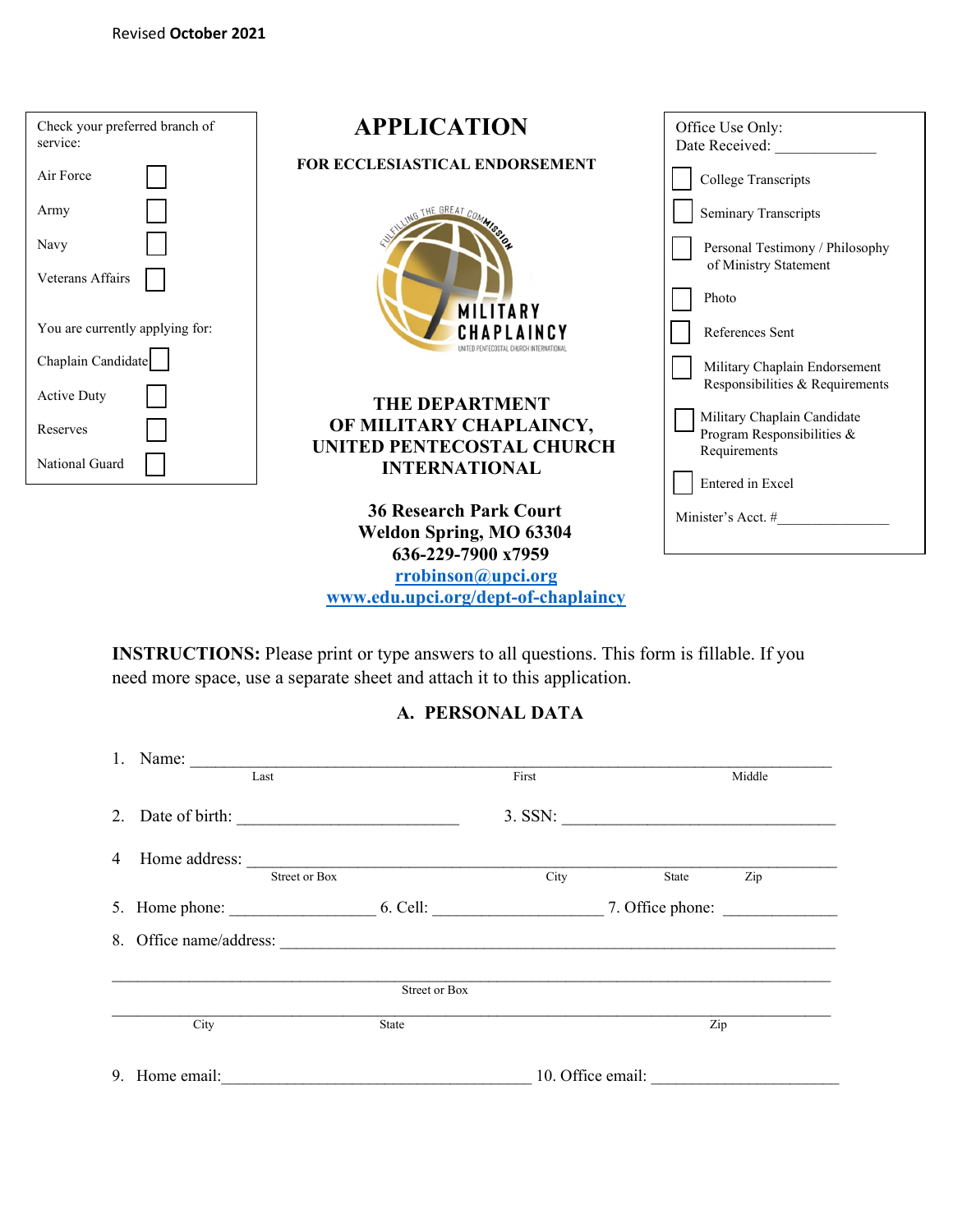11. Are you a United States citizen? ☐Yes ☐ No (If no, enclose a copy of your authorization to legally work in the United States.) Does the country of your citizenship have military agreement with the U.S.? ☐Yes ☐No

12. Height: 13. Weight: 14. Have you any physical disabilities? □Yes □No

 $\mathcal{L}_\mathcal{L} = \{ \mathcal{L}_\mathcal{L} = \{ \mathcal{L}_\mathcal{L} = \{ \mathcal{L}_\mathcal{L} = \{ \mathcal{L}_\mathcal{L} = \{ \mathcal{L}_\mathcal{L} = \{ \mathcal{L}_\mathcal{L} = \{ \mathcal{L}_\mathcal{L} = \{ \mathcal{L}_\mathcal{L} = \{ \mathcal{L}_\mathcal{L} = \{ \mathcal{L}_\mathcal{L} = \{ \mathcal{L}_\mathcal{L} = \{ \mathcal{L}_\mathcal{L} = \{ \mathcal{L}_\mathcal{L} = \{ \mathcal{L}_\mathcal{$ 

 $\mathcal{L}_\mathcal{L} = \{ \mathcal{L}_\mathcal{L} = \{ \mathcal{L}_\mathcal{L} = \{ \mathcal{L}_\mathcal{L} = \{ \mathcal{L}_\mathcal{L} = \{ \mathcal{L}_\mathcal{L} = \{ \mathcal{L}_\mathcal{L} = \{ \mathcal{L}_\mathcal{L} = \{ \mathcal{L}_\mathcal{L} = \{ \mathcal{L}_\mathcal{L} = \{ \mathcal{L}_\mathcal{L} = \{ \mathcal{L}_\mathcal{L} = \{ \mathcal{L}_\mathcal{L} = \{ \mathcal{L}_\mathcal{L} = \{ \mathcal{L}_\mathcal{$ 

 $\mathcal{L}_\mathcal{L} = \{ \mathcal{L}_\mathcal{L} = \{ \mathcal{L}_\mathcal{L} = \{ \mathcal{L}_\mathcal{L} = \{ \mathcal{L}_\mathcal{L} = \{ \mathcal{L}_\mathcal{L} = \{ \mathcal{L}_\mathcal{L} = \{ \mathcal{L}_\mathcal{L} = \{ \mathcal{L}_\mathcal{L} = \{ \mathcal{L}_\mathcal{L} = \{ \mathcal{L}_\mathcal{L} = \{ \mathcal{L}_\mathcal{L} = \{ \mathcal{L}_\mathcal{L} = \{ \mathcal{L}_\mathcal{L} = \{ \mathcal{L}_\mathcal{$ 

 $\mathcal{L}_\mathcal{L} = \{ \mathcal{L}_\mathcal{L} = \{ \mathcal{L}_\mathcal{L} = \{ \mathcal{L}_\mathcal{L} = \{ \mathcal{L}_\mathcal{L} = \{ \mathcal{L}_\mathcal{L} = \{ \mathcal{L}_\mathcal{L} = \{ \mathcal{L}_\mathcal{L} = \{ \mathcal{L}_\mathcal{L} = \{ \mathcal{L}_\mathcal{L} = \{ \mathcal{L}_\mathcal{L} = \{ \mathcal{L}_\mathcal{L} = \{ \mathcal{L}_\mathcal{L} = \{ \mathcal{L}_\mathcal{L} = \{ \mathcal{L}_\mathcal{$ 

15. Have you ever been hospitalized?  $\square$  Yes  $\square$  No If yes:  $\square$  Physical  $\square$  Emotional. Nature of illness:

16. Are you physically able to perform the essential functions of the ministry position for which you are applying with or without reasonable accommodation?  $\square$  Yes  $\square$  No (If no, please explain)

17. Have you ever been arrested for, convicted of, or pled guilty to a misdemeanor or a crime other than a minor traffic violation? ☐Yes ☐No

18. Are you now under charges or investigation for any criminal offense? ☐Yes ☐No (If yes, please attach an explanation.) A criminal conviction will not necessarily disqualify you from chaplaincy endorsement.

19. Have you ever been investigated by any social services organization?  $\square$  Yes  $\square$  No (If yes, please attach an explanation.)

 $\mathcal{L}_\text{max}$ 

 $\mathcal{L}_\mathcal{L} = \mathcal{L}_\mathcal{L} = \mathcal{L}_\mathcal{L} = \mathcal{L}_\mathcal{L} = \mathcal{L}_\mathcal{L} = \mathcal{L}_\mathcal{L} = \mathcal{L}_\mathcal{L} = \mathcal{L}_\mathcal{L} = \mathcal{L}_\mathcal{L} = \mathcal{L}_\mathcal{L} = \mathcal{L}_\mathcal{L} = \mathcal{L}_\mathcal{L} = \mathcal{L}_\mathcal{L} = \mathcal{L}_\mathcal{L} = \mathcal{L}_\mathcal{L} = \mathcal{L}_\mathcal{L} = \mathcal{L}_\mathcal{L}$ 

 $\mathcal{L}_\mathcal{L} = \{ \mathcal{L}_\mathcal{L} = \{ \mathcal{L}_\mathcal{L} = \{ \mathcal{L}_\mathcal{L} = \{ \mathcal{L}_\mathcal{L} = \{ \mathcal{L}_\mathcal{L} = \{ \mathcal{L}_\mathcal{L} = \{ \mathcal{L}_\mathcal{L} = \{ \mathcal{L}_\mathcal{L} = \{ \mathcal{L}_\mathcal{L} = \{ \mathcal{L}_\mathcal{L} = \{ \mathcal{L}_\mathcal{L} = \{ \mathcal{L}_\mathcal{L} = \{ \mathcal{L}_\mathcal{L} = \{ \mathcal{L}_\mathcal{$ 

 $\mathcal{L}_\mathcal{L} = \mathcal{L}_\mathcal{L} = \mathcal{L}_\mathcal{L} = \mathcal{L}_\mathcal{L} = \mathcal{L}_\mathcal{L} = \mathcal{L}_\mathcal{L} = \mathcal{L}_\mathcal{L} = \mathcal{L}_\mathcal{L} = \mathcal{L}_\mathcal{L} = \mathcal{L}_\mathcal{L} = \mathcal{L}_\mathcal{L} = \mathcal{L}_\mathcal{L} = \mathcal{L}_\mathcal{L} = \mathcal{L}_\mathcal{L} = \mathcal{L}_\mathcal{L} = \mathcal{L}_\mathcal{L} = \mathcal{L}_\mathcal{L}$ 

20. Are you in Debt?  $\Box$ Yes  $\Box$ No If yes, explain your current level of financial indebtedness?

21. Have you ever filed bankruptcy?  $\Box$  Yes  $\Box$  No If yes, explain:

## **B. FAMILY AND MARITAL DATA**

1. What is your marital status? ☐Single ☐Married ☐Divorced ☐Widowed

If married, date of marriage:

2. Have you been previously married?  $\square$  Yes  $\square$  No (If yes, please provide the dates of this marriage, and the names and ages of your children from this previous marriage.

\_\_\_\_\_\_\_\_\_\_\_\_\_\_\_\_\_\_\_\_\_\_\_\_\_\_\_\_\_\_\_\_\_\_\_\_\_\_\_\_\_\_\_\_\_\_\_\_\_\_\_\_\_\_\_\_\_\_\_\_\_\_\_\_\_\_\_\_\_\_\_\_\_\_\_\_\_\_\_\_\_\_\_\_\_\_\_\_\_

 $\mathcal{L}_\mathcal{L} = \mathcal{L}_\mathcal{L} = \mathcal{L}_\mathcal{L} = \mathcal{L}_\mathcal{L} = \mathcal{L}_\mathcal{L} = \mathcal{L}_\mathcal{L} = \mathcal{L}_\mathcal{L} = \mathcal{L}_\mathcal{L} = \mathcal{L}_\mathcal{L} = \mathcal{L}_\mathcal{L} = \mathcal{L}_\mathcal{L} = \mathcal{L}_\mathcal{L} = \mathcal{L}_\mathcal{L} = \mathcal{L}_\mathcal{L} = \mathcal{L}_\mathcal{L} = \mathcal{L}_\mathcal{L} = \mathcal{L}_\mathcal{L}$ 

3. Spouse's name:  $\qquad \qquad \qquad$  4. Spouse's date of birth:

5. To what extent is your spouse supportive of your ministry?

☐Very supportive ☐Supportive ☐Not supportive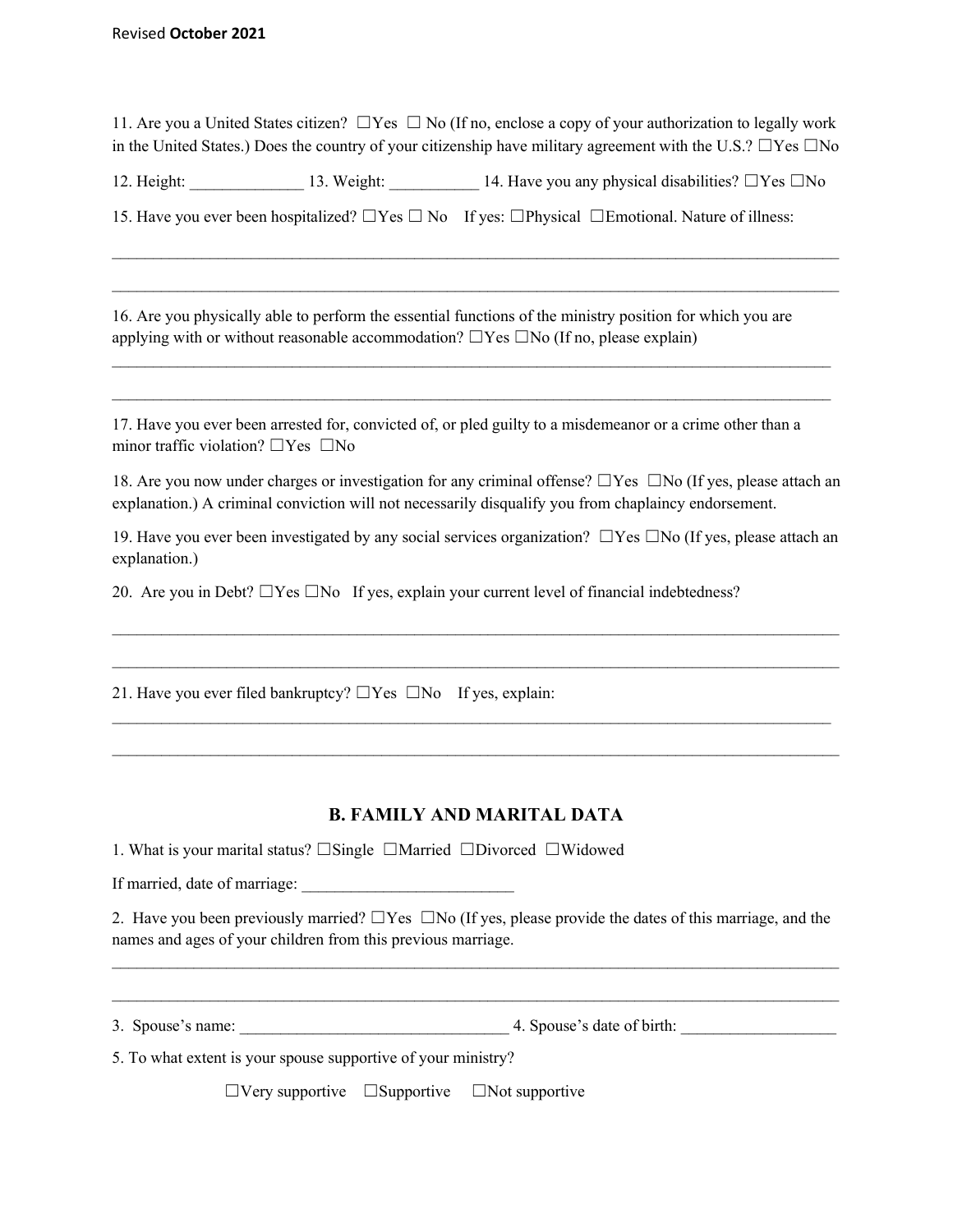Please comment:

6. To what extent is your spouse an active part of your ministry? ☐Very active ☐Active ☐Not Active

 $\_$  , and the state of the state of the state of the state of the state of the state of the state of the state of the state of the state of the state of the state of the state of the state of the state of the state of the

Please comment:

7. If you have children, list name and age of each.

### **C. MINISTERIAL AND SPIRITUAL DATA**

1. Date / location baptized by immersion in Jesus' name:

2. Date / location filled with the Holy Ghost speaking in tongues: \_\_\_\_\_\_\_\_\_\_\_\_\_\_

3. Do you agree with, believe in and preach the fundamental doctrine of the United Pentecostal Church

International?

4. Do you affirm the Articles of Faith of the United Pentecostal Church International?

5. Do you have any doctrinal beliefs in variance with the teachings of the United Pentecostal Church

 $\mathcal{L}_\text{max}$ 

 $\mathcal{L}_\mathcal{L} = \mathcal{L}_\mathcal{L} = \mathcal{L}_\mathcal{L} = \mathcal{L}_\mathcal{L} = \mathcal{L}_\mathcal{L} = \mathcal{L}_\mathcal{L} = \mathcal{L}_\mathcal{L} = \mathcal{L}_\mathcal{L} = \mathcal{L}_\mathcal{L} = \mathcal{L}_\mathcal{L} = \mathcal{L}_\mathcal{L} = \mathcal{L}_\mathcal{L} = \mathcal{L}_\mathcal{L} = \mathcal{L}_\mathcal{L} = \mathcal{L}_\mathcal{L} = \mathcal{L}_\mathcal{L} = \mathcal{L}_\mathcal{L}$  $\mathcal{L}_\mathcal{L} = \mathcal{L}_\mathcal{L} = \mathcal{L}_\mathcal{L} = \mathcal{L}_\mathcal{L} = \mathcal{L}_\mathcal{L} = \mathcal{L}_\mathcal{L} = \mathcal{L}_\mathcal{L} = \mathcal{L}_\mathcal{L} = \mathcal{L}_\mathcal{L} = \mathcal{L}_\mathcal{L} = \mathcal{L}_\mathcal{L} = \mathcal{L}_\mathcal{L} = \mathcal{L}_\mathcal{L} = \mathcal{L}_\mathcal{L} = \mathcal{L}_\mathcal{L} = \mathcal{L}_\mathcal{L} = \mathcal{L}_\mathcal{L}$ 

 $\mathcal{L}_\text{max}$  and  $\mathcal{L}_\text{max}$  and  $\mathcal{L}_\text{max}$  and  $\mathcal{L}_\text{max}$  and  $\mathcal{L}_\text{max}$  and  $\mathcal{L}_\text{max}$ 

 $\mathcal{L}_\mathcal{L} = \mathcal{L}_\mathcal{L} = \mathcal{L}_\mathcal{L} = \mathcal{L}_\mathcal{L} = \mathcal{L}_\mathcal{L} = \mathcal{L}_\mathcal{L} = \mathcal{L}_\mathcal{L} = \mathcal{L}_\mathcal{L} = \mathcal{L}_\mathcal{L} = \mathcal{L}_\mathcal{L} = \mathcal{L}_\mathcal{L} = \mathcal{L}_\mathcal{L} = \mathcal{L}_\mathcal{L} = \mathcal{L}_\mathcal{L} = \mathcal{L}_\mathcal{L} = \mathcal{L}_\mathcal{L} = \mathcal{L}_\mathcal{L}$ 

 $\mathcal{L}_\text{max}$ 

 $\mathcal{L}_\mathcal{L} = \{ \mathcal{L}_\mathcal{L} = \{ \mathcal{L}_\mathcal{L} = \{ \mathcal{L}_\mathcal{L} = \{ \mathcal{L}_\mathcal{L} = \{ \mathcal{L}_\mathcal{L} = \{ \mathcal{L}_\mathcal{L} = \{ \mathcal{L}_\mathcal{L} = \{ \mathcal{L}_\mathcal{L} = \{ \mathcal{L}_\mathcal{L} = \{ \mathcal{L}_\mathcal{L} = \{ \mathcal{L}_\mathcal{L} = \{ \mathcal{L}_\mathcal{L} = \{ \mathcal{L}_\mathcal{L} = \{ \mathcal{L}_\mathcal{$ 

 $\_$  , and the state of the state of the state of the state of the state of the state of the state of the state of the state of the state of the state of the state of the state of the state of the state of the state of the

International?  $\Box$  Yes  $\Box$  No If yes, explain:

6. What is your current level of ministerial credentials: Please provide date and district of licensing (if not UPCI, list your organization):

7. Date and district of ordination (if not UPCI, include your organization):

8. Present district of affiliation (If not UPCI, include your organization):

9. Local church affiliation (If not UPCI, include your organization):

10. Have you ever been disciplined as a minister for any reason, to include moral failures?

11. Have you previously applied for denominational approval or endorsement? \_\_\_\_\_\_\_\_\_\_\_\_\_\_\_\_\_\_\_\_\_\_\_\_\_\_\_\_\_\_\_\_\_\_

12. What disposition was made of your application?

13. How did you hear about us?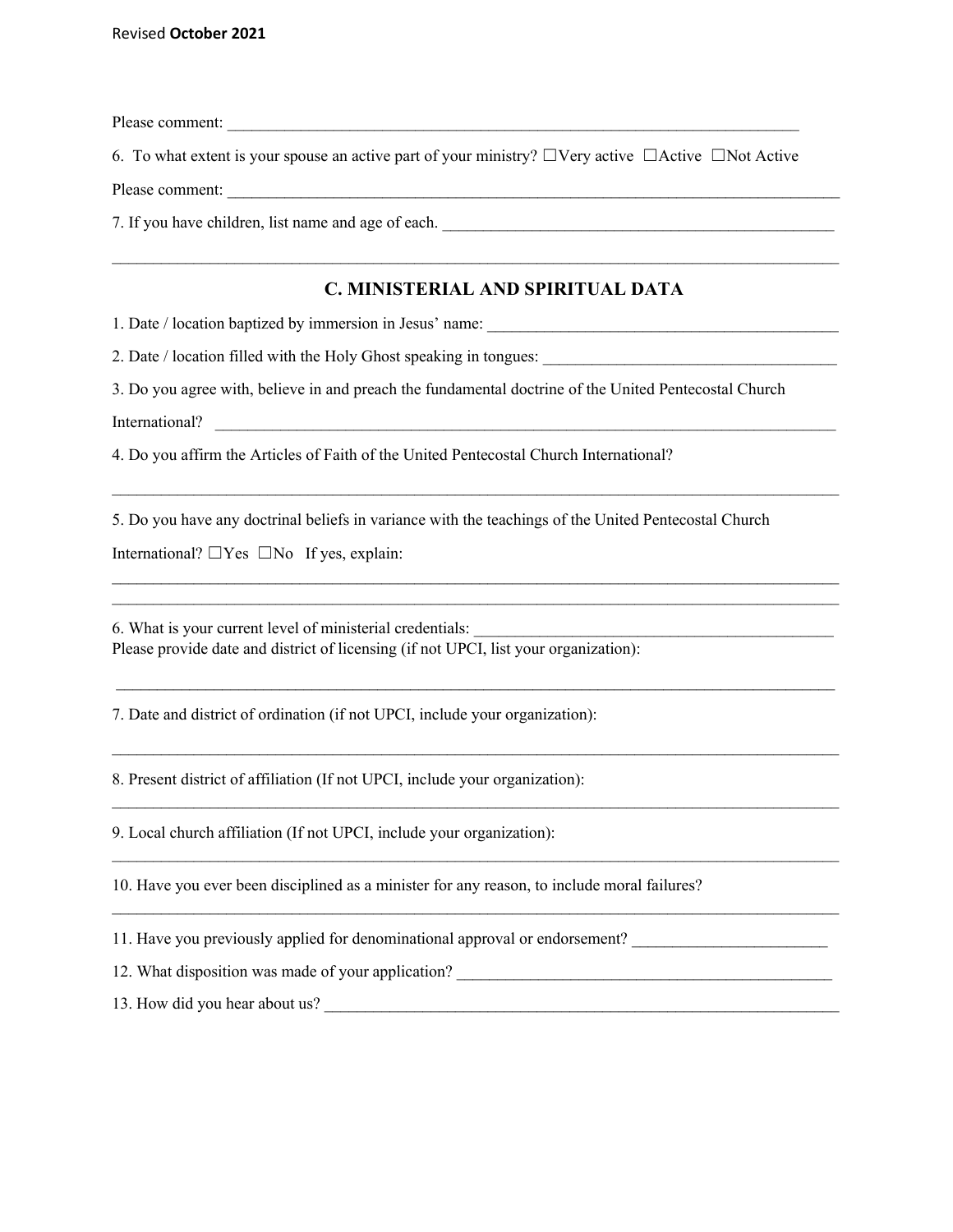#### **D. EXPERIENCE**

1. List post High School work experience and give a brief description. List most recent employer first. Use additional paper if needed.

| <b>Position held</b> | Location, name and<br>full address | Month/year you began<br>and ended position | Duties of the position |
|----------------------|------------------------------------|--------------------------------------------|------------------------|
|                      |                                    |                                            |                        |
|                      |                                    |                                            |                        |
|                      |                                    |                                            |                        |
|                      |                                    |                                            |                        |

2. List ministry experience with most recent experience first. Use additional paper if needed.

| <b>Position held</b> | Location, name<br>and full address | Month/year you<br>began <i>and</i> ended<br>position | Duties of the<br>position | <b>Hours per week</b> |
|----------------------|------------------------------------|------------------------------------------------------|---------------------------|-----------------------|
|                      |                                    |                                                      |                           |                       |
|                      |                                    |                                                      |                           |                       |
|                      |                                    |                                                      |                           |                       |

## **E. EDUCATIONAL DATA**

1. College and seminary training (please use complete school names) beginning with the present and working back. Please submit a request to your official college and seminary for transcripts to be sent directly to: The Department of Military Chaplaincy, UPCI, 36 Research Park Court, Weldon Spring, MO 63304.

| Type               | Place | Years     | Year      | <b>Type</b>   |
|--------------------|-------|-----------|-----------|---------------|
| (college/seminary) |       | Completed | Graduated | <b>Degree</b> |
|                    |       |           |           |               |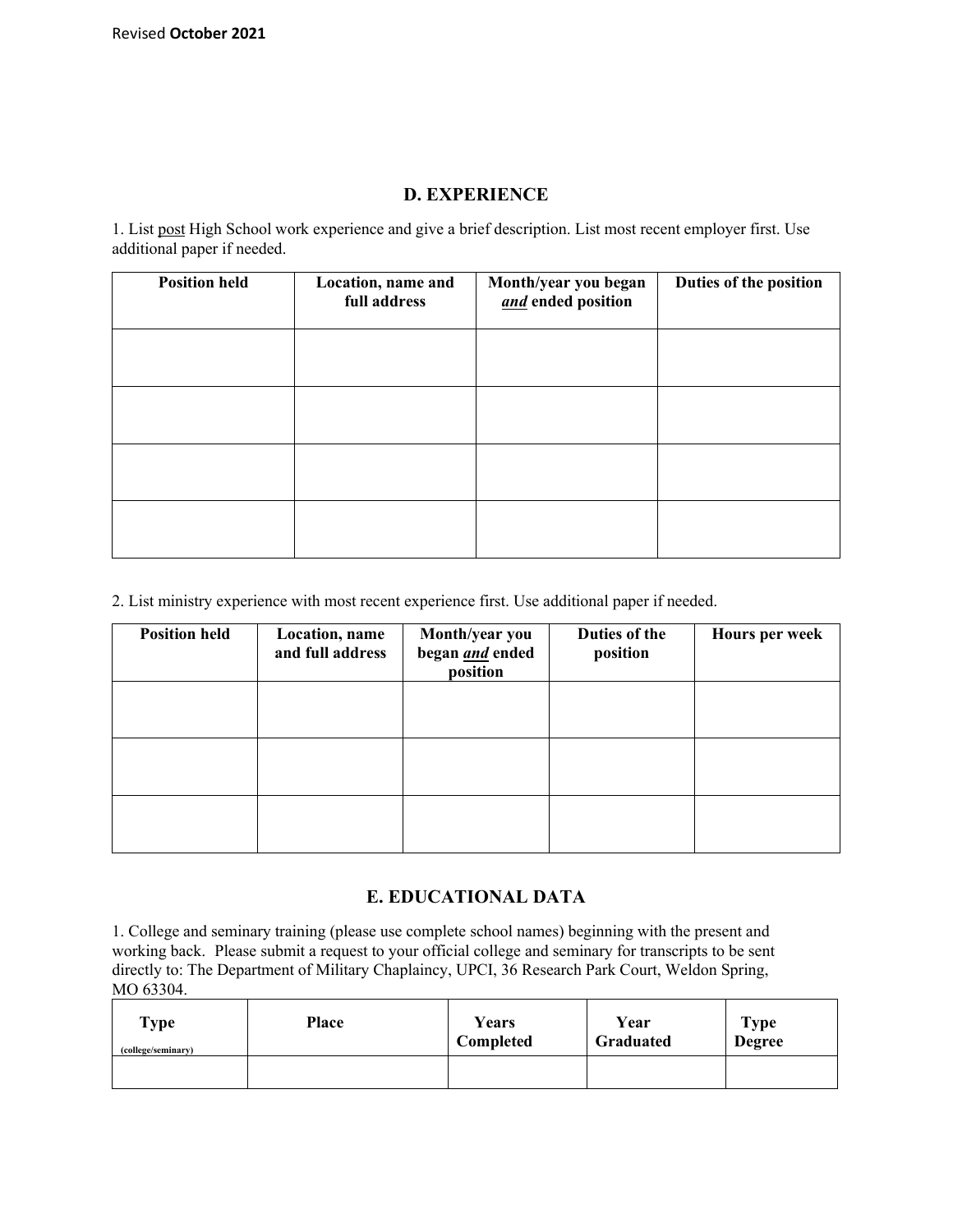| 3. Have you received training in Critical Incident Stress Management (CISM)? $\Box$ Yes $\Box$ No                |                         |                      |  |
|------------------------------------------------------------------------------------------------------------------|-------------------------|----------------------|--|
| 4. Have you received training in Post-Traumatic Stress Disorders (PTSD)? $\Box$ Yes $\Box$ No                    |                         |                      |  |
| 5. Other special training or experience you have received to prepare for the military chaplaincy:                |                         |                      |  |
| 6. If applying for the Chaplain Candidate program, when do you wish to proceed?                                  |                         |                      |  |
| 7. If applying for Active Duty, Veterans Affairs, Reserves or National Guard, what is the earliest date you wish |                         |                      |  |
|                                                                                                                  | <b>F. MILITARY DATA</b> |                      |  |
|                                                                                                                  |                         |                      |  |
|                                                                                                                  |                         |                      |  |
| (Attach a copy of your military biography or your officer or enlisted record brief)                              |                         |                      |  |
|                                                                                                                  |                         |                      |  |
| (A copy of your discharge must accompany this application.)                                                      |                         |                      |  |
|                                                                                                                  |                         |                      |  |
|                                                                                                                  |                         | Name of organization |  |
| 4. What job(s) did you have while serving in the military? ______________________                                |                         |                      |  |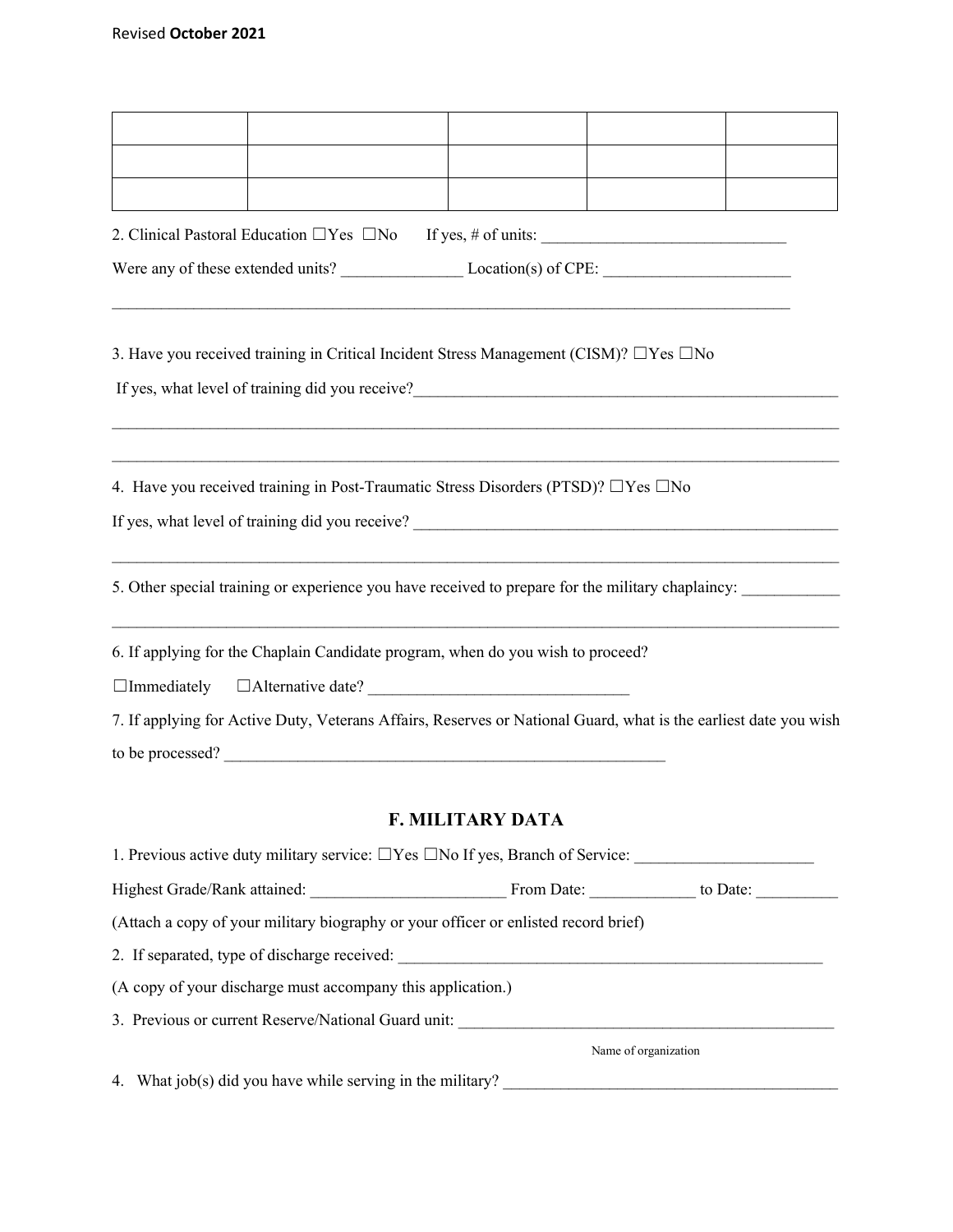5. Have you ever held a security clearance?  $\square$  Yes  $\square$  No What level of classification:

Have you ever had a security clearance revoked?  $\Box$  Yes  $\Box$  No (If yes, attach a separate explanation).

6. Have you ever been rejected for military service?  $\Box$  Yes  $\Box$  No (If yes, please attach an explanation.)

#### **G. QUESTIONS FOR THE SPOUSE (If Applicable)**

 $\mathcal{L}_\mathcal{L} = \mathcal{L}_\mathcal{L} = \mathcal{L}_\mathcal{L} = \mathcal{L}_\mathcal{L} = \mathcal{L}_\mathcal{L} = \mathcal{L}_\mathcal{L} = \mathcal{L}_\mathcal{L} = \mathcal{L}_\mathcal{L} = \mathcal{L}_\mathcal{L} = \mathcal{L}_\mathcal{L} = \mathcal{L}_\mathcal{L} = \mathcal{L}_\mathcal{L} = \mathcal{L}_\mathcal{L} = \mathcal{L}_\mathcal{L} = \mathcal{L}_\mathcal{L} = \mathcal{L}_\mathcal{L} = \mathcal{L}_\mathcal{L}$ 

1. Please list experience you have had in ministry, whether or not you are a licensed minister.

| <b>Position held</b> | Location, name<br>and full address | Month/year you<br>began <i>and</i> ended<br>position | Duties of the<br>position | <b>Hours per week</b> |
|----------------------|------------------------------------|------------------------------------------------------|---------------------------|-----------------------|
|                      |                                    |                                                      |                           |                       |
|                      |                                    |                                                      |                           |                       |
|                      |                                    |                                                      |                           |                       |

2. Explain to what extent you share your spouse's burden for military chaplaincy ministry.

3. What has been the most difficult area of adjustment regarding this application for military chaplaincy ministry?

 $\mathcal{L}_\mathcal{L} = \mathcal{L}_\mathcal{L} = \mathcal{L}_\mathcal{L} = \mathcal{L}_\mathcal{L} = \mathcal{L}_\mathcal{L} = \mathcal{L}_\mathcal{L} = \mathcal{L}_\mathcal{L} = \mathcal{L}_\mathcal{L} = \mathcal{L}_\mathcal{L} = \mathcal{L}_\mathcal{L} = \mathcal{L}_\mathcal{L} = \mathcal{L}_\mathcal{L} = \mathcal{L}_\mathcal{L} = \mathcal{L}_\mathcal{L} = \mathcal{L}_\mathcal{L} = \mathcal{L}_\mathcal{L} = \mathcal{L}_\mathcal{L}$ 

 $\mathcal{L}_\mathcal{L} = \mathcal{L}_\mathcal{L} = \mathcal{L}_\mathcal{L} = \mathcal{L}_\mathcal{L} = \mathcal{L}_\mathcal{L} = \mathcal{L}_\mathcal{L} = \mathcal{L}_\mathcal{L} = \mathcal{L}_\mathcal{L} = \mathcal{L}_\mathcal{L} = \mathcal{L}_\mathcal{L} = \mathcal{L}_\mathcal{L} = \mathcal{L}_\mathcal{L} = \mathcal{L}_\mathcal{L} = \mathcal{L}_\mathcal{L} = \mathcal{L}_\mathcal{L} = \mathcal{L}_\mathcal{L} = \mathcal{L}_\mathcal{L}$ 

 $\mathcal{L}_\mathcal{L} = \mathcal{L}_\mathcal{L} = \mathcal{L}_\mathcal{L} = \mathcal{L}_\mathcal{L} = \mathcal{L}_\mathcal{L} = \mathcal{L}_\mathcal{L} = \mathcal{L}_\mathcal{L} = \mathcal{L}_\mathcal{L} = \mathcal{L}_\mathcal{L} = \mathcal{L}_\mathcal{L} = \mathcal{L}_\mathcal{L} = \mathcal{L}_\mathcal{L} = \mathcal{L}_\mathcal{L} = \mathcal{L}_\mathcal{L} = \mathcal{L}_\mathcal{L} = \mathcal{L}_\mathcal{L} = \mathcal{L}_\mathcal{L}$ 

 $\mathcal{L}_\mathcal{L} = \mathcal{L}_\mathcal{L} = \mathcal{L}_\mathcal{L} = \mathcal{L}_\mathcal{L} = \mathcal{L}_\mathcal{L} = \mathcal{L}_\mathcal{L} = \mathcal{L}_\mathcal{L} = \mathcal{L}_\mathcal{L} = \mathcal{L}_\mathcal{L} = \mathcal{L}_\mathcal{L} = \mathcal{L}_\mathcal{L} = \mathcal{L}_\mathcal{L} = \mathcal{L}_\mathcal{L} = \mathcal{L}_\mathcal{L} = \mathcal{L}_\mathcal{L} = \mathcal{L}_\mathcal{L} = \mathcal{L}_\mathcal{L}$ 

 $\mathcal{L}_\text{max}$ 

 $\mathcal{L}_\text{max}$ 

 $\mathcal{L}_\mathcal{L} = \{ \mathcal{L}_\mathcal{L} = \{ \mathcal{L}_\mathcal{L} = \{ \mathcal{L}_\mathcal{L} = \{ \mathcal{L}_\mathcal{L} = \{ \mathcal{L}_\mathcal{L} = \{ \mathcal{L}_\mathcal{L} = \{ \mathcal{L}_\mathcal{L} = \{ \mathcal{L}_\mathcal{L} = \{ \mathcal{L}_\mathcal{L} = \{ \mathcal{L}_\mathcal{L} = \{ \mathcal{L}_\mathcal{L} = \{ \mathcal{L}_\mathcal{L} = \{ \mathcal{L}_\mathcal{L} = \{ \mathcal{L}_\mathcal{$ 

 $\mathcal{L}_\mathcal{L} = \{ \mathcal{L}_\mathcal{L} = \{ \mathcal{L}_\mathcal{L} = \{ \mathcal{L}_\mathcal{L} = \{ \mathcal{L}_\mathcal{L} = \{ \mathcal{L}_\mathcal{L} = \{ \mathcal{L}_\mathcal{L} = \{ \mathcal{L}_\mathcal{L} = \{ \mathcal{L}_\mathcal{L} = \{ \mathcal{L}_\mathcal{L} = \{ \mathcal{L}_\mathcal{L} = \{ \mathcal{L}_\mathcal{L} = \{ \mathcal{L}_\mathcal{L} = \{ \mathcal{L}_\mathcal{L} = \{ \mathcal{L}_\mathcal{$ 

 $\mathcal{L}_\mathcal{L} = \{ \mathcal{L}_\mathcal{L} = \{ \mathcal{L}_\mathcal{L} = \{ \mathcal{L}_\mathcal{L} = \{ \mathcal{L}_\mathcal{L} = \{ \mathcal{L}_\mathcal{L} = \{ \mathcal{L}_\mathcal{L} = \{ \mathcal{L}_\mathcal{L} = \{ \mathcal{L}_\mathcal{L} = \{ \mathcal{L}_\mathcal{L} = \{ \mathcal{L}_\mathcal{L} = \{ \mathcal{L}_\mathcal{L} = \{ \mathcal{L}_\mathcal{L} = \{ \mathcal{L}_\mathcal{L} = \{ \mathcal{L}_\mathcal{$ 

 $\mathcal{L}_\mathcal{L} = \{ \mathcal{L}_\mathcal{L} = \{ \mathcal{L}_\mathcal{L} = \{ \mathcal{L}_\mathcal{L} = \{ \mathcal{L}_\mathcal{L} = \{ \mathcal{L}_\mathcal{L} = \{ \mathcal{L}_\mathcal{L} = \{ \mathcal{L}_\mathcal{L} = \{ \mathcal{L}_\mathcal{L} = \{ \mathcal{L}_\mathcal{L} = \{ \mathcal{L}_\mathcal{L} = \{ \mathcal{L}_\mathcal{L} = \{ \mathcal{L}_\mathcal{L} = \{ \mathcal{L}_\mathcal{L} = \{ \mathcal{L}_\mathcal{$ 

4. What do you anticipate as being your greatest area of adjustment?

5. Do you have any apprehensions or reservations about serving and/or ministering in the military?

6. What qualifications and/or past experiences do you have that make you a fit for this area of service?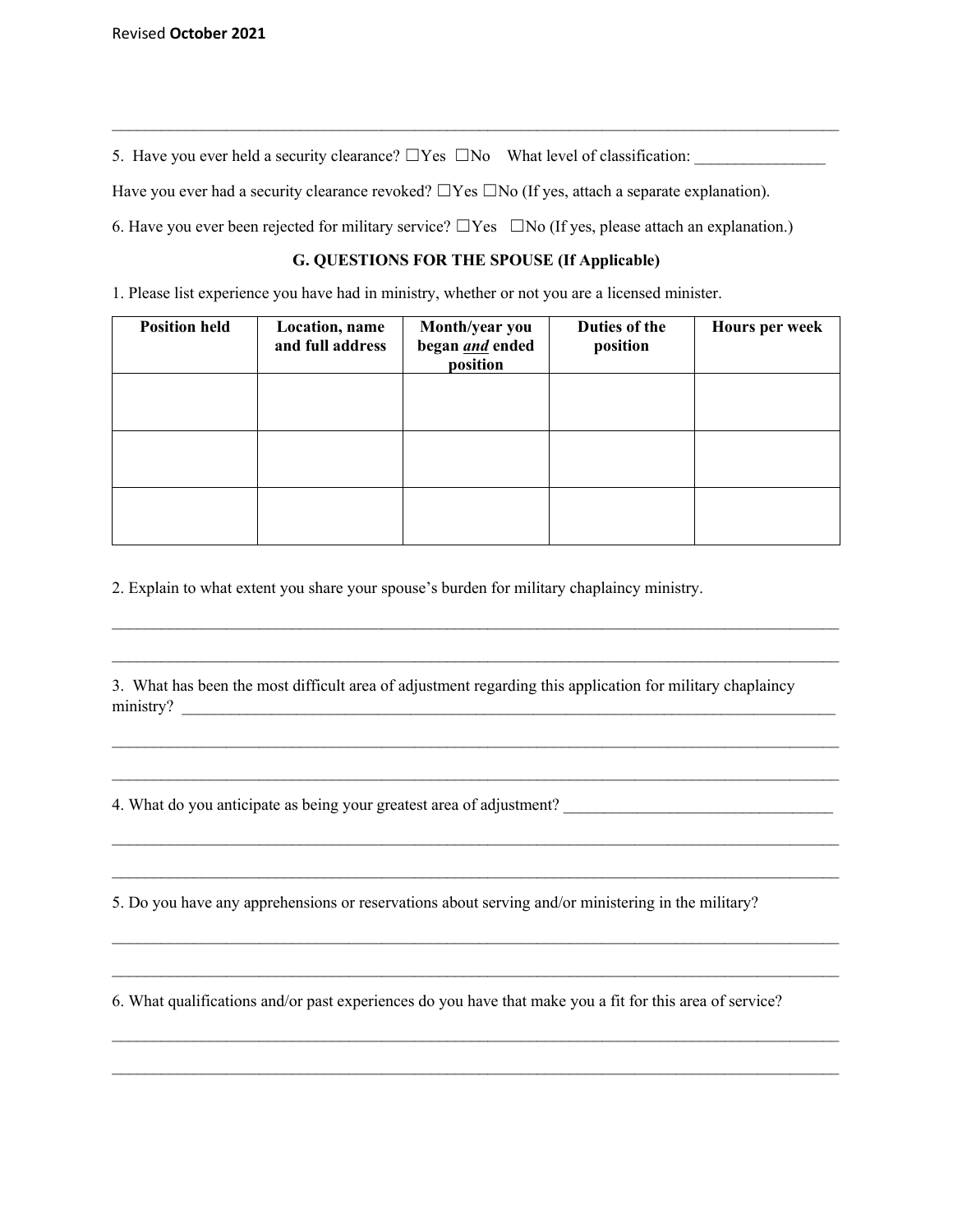Revised **October 2021**

7. What is your concern regarding your children in reference to pursuing this area of ministry?

 $\mathcal{L}_\mathcal{L} = \mathcal{L}_\mathcal{L} = \mathcal{L}_\mathcal{L} = \mathcal{L}_\mathcal{L} = \mathcal{L}_\mathcal{L} = \mathcal{L}_\mathcal{L} = \mathcal{L}_\mathcal{L} = \mathcal{L}_\mathcal{L} = \mathcal{L}_\mathcal{L} = \mathcal{L}_\mathcal{L} = \mathcal{L}_\mathcal{L} = \mathcal{L}_\mathcal{L} = \mathcal{L}_\mathcal{L} = \mathcal{L}_\mathcal{L} = \mathcal{L}_\mathcal{L} = \mathcal{L}_\mathcal{L} = \mathcal{L}_\mathcal{L}$ 

 $\mathcal{L}_\mathcal{L} = \mathcal{L}_\mathcal{L} = \mathcal{L}_\mathcal{L} = \mathcal{L}_\mathcal{L} = \mathcal{L}_\mathcal{L} = \mathcal{L}_\mathcal{L} = \mathcal{L}_\mathcal{L} = \mathcal{L}_\mathcal{L} = \mathcal{L}_\mathcal{L} = \mathcal{L}_\mathcal{L} = \mathcal{L}_\mathcal{L} = \mathcal{L}_\mathcal{L} = \mathcal{L}_\mathcal{L} = \mathcal{L}_\mathcal{L} = \mathcal{L}_\mathcal{L} = \mathcal{L}_\mathcal{L} = \mathcal{L}_\mathcal{L}$ 

 $\mathcal{L}_\mathcal{L} = \mathcal{L}_\mathcal{L} = \mathcal{L}_\mathcal{L} = \mathcal{L}_\mathcal{L} = \mathcal{L}_\mathcal{L} = \mathcal{L}_\mathcal{L} = \mathcal{L}_\mathcal{L} = \mathcal{L}_\mathcal{L} = \mathcal{L}_\mathcal{L} = \mathcal{L}_\mathcal{L} = \mathcal{L}_\mathcal{L} = \mathcal{L}_\mathcal{L} = \mathcal{L}_\mathcal{L} = \mathcal{L}_\mathcal{L} = \mathcal{L}_\mathcal{L} = \mathcal{L}_\mathcal{L} = \mathcal{L}_\mathcal{L}$ 

 $\mathcal{L}_\mathcal{L} = \mathcal{L}_\mathcal{L} = \mathcal{L}_\mathcal{L} = \mathcal{L}_\mathcal{L} = \mathcal{L}_\mathcal{L} = \mathcal{L}_\mathcal{L} = \mathcal{L}_\mathcal{L} = \mathcal{L}_\mathcal{L} = \mathcal{L}_\mathcal{L} = \mathcal{L}_\mathcal{L} = \mathcal{L}_\mathcal{L} = \mathcal{L}_\mathcal{L} = \mathcal{L}_\mathcal{L} = \mathcal{L}_\mathcal{L} = \mathcal{L}_\mathcal{L} = \mathcal{L}_\mathcal{L} = \mathcal{L}_\mathcal{L}$ 

 $\mathcal{L}_\text{max}$ 

 $\mathcal{L}_\mathcal{L} = \mathcal{L}_\mathcal{L} = \mathcal{L}_\mathcal{L} = \mathcal{L}_\mathcal{L} = \mathcal{L}_\mathcal{L} = \mathcal{L}_\mathcal{L} = \mathcal{L}_\mathcal{L} = \mathcal{L}_\mathcal{L} = \mathcal{L}_\mathcal{L} = \mathcal{L}_\mathcal{L} = \mathcal{L}_\mathcal{L} = \mathcal{L}_\mathcal{L} = \mathcal{L}_\mathcal{L} = \mathcal{L}_\mathcal{L} = \mathcal{L}_\mathcal{L} = \mathcal{L}_\mathcal{L} = \mathcal{L}_\mathcal{L}$ 

8. How would you assess your children's thinking about joining and ministering in the military?

9. Do any of your children have special needs? Explain:

10. As your marriage relationship and harmony in your home is to be an example to the military families that you will serve, do you fulfill your responsibilities within your marriage as mandated by Ephesians 5:22-33. Explain:

 $\mathcal{L}_\mathcal{L} = \mathcal{L}_\mathcal{L} = \mathcal{L}_\mathcal{L} = \mathcal{L}_\mathcal{L} = \mathcal{L}_\mathcal{L} = \mathcal{L}_\mathcal{L} = \mathcal{L}_\mathcal{L} = \mathcal{L}_\mathcal{L} = \mathcal{L}_\mathcal{L} = \mathcal{L}_\mathcal{L} = \mathcal{L}_\mathcal{L} = \mathcal{L}_\mathcal{L} = \mathcal{L}_\mathcal{L} = \mathcal{L}_\mathcal{L} = \mathcal{L}_\mathcal{L} = \mathcal{L}_\mathcal{L} = \mathcal{L}_\mathcal{L}$ 

 $\mathcal{L}_\mathcal{L} = \mathcal{L}_\mathcal{L} = \mathcal{L}_\mathcal{L} = \mathcal{L}_\mathcal{L} = \mathcal{L}_\mathcal{L} = \mathcal{L}_\mathcal{L} = \mathcal{L}_\mathcal{L} = \mathcal{L}_\mathcal{L} = \mathcal{L}_\mathcal{L} = \mathcal{L}_\mathcal{L} = \mathcal{L}_\mathcal{L} = \mathcal{L}_\mathcal{L} = \mathcal{L}_\mathcal{L} = \mathcal{L}_\mathcal{L} = \mathcal{L}_\mathcal{L} = \mathcal{L}_\mathcal{L} = \mathcal{L}_\mathcal{L}$ 

 $\mathcal{L}_\mathcal{L} = \mathcal{L}_\mathcal{L} = \mathcal{L}_\mathcal{L} = \mathcal{L}_\mathcal{L} = \mathcal{L}_\mathcal{L} = \mathcal{L}_\mathcal{L} = \mathcal{L}_\mathcal{L} = \mathcal{L}_\mathcal{L} = \mathcal{L}_\mathcal{L} = \mathcal{L}_\mathcal{L} = \mathcal{L}_\mathcal{L} = \mathcal{L}_\mathcal{L} = \mathcal{L}_\mathcal{L} = \mathcal{L}_\mathcal{L} = \mathcal{L}_\mathcal{L} = \mathcal{L}_\mathcal{L} = \mathcal{L}_\mathcal{L}$ 

 $\mathcal{L}_\mathcal{L} = \mathcal{L}_\mathcal{L} = \mathcal{L}_\mathcal{L} = \mathcal{L}_\mathcal{L} = \mathcal{L}_\mathcal{L} = \mathcal{L}_\mathcal{L} = \mathcal{L}_\mathcal{L} = \mathcal{L}_\mathcal{L} = \mathcal{L}_\mathcal{L} = \mathcal{L}_\mathcal{L} = \mathcal{L}_\mathcal{L} = \mathcal{L}_\mathcal{L} = \mathcal{L}_\mathcal{L} = \mathcal{L}_\mathcal{L} = \mathcal{L}_\mathcal{L} = \mathcal{L}_\mathcal{L} = \mathcal{L}_\mathcal{L}$ 

 $\mathcal{L}_\mathcal{L} = \mathcal{L}_\mathcal{L} = \mathcal{L}_\mathcal{L} = \mathcal{L}_\mathcal{L} = \mathcal{L}_\mathcal{L} = \mathcal{L}_\mathcal{L} = \mathcal{L}_\mathcal{L} = \mathcal{L}_\mathcal{L} = \mathcal{L}_\mathcal{L} = \mathcal{L}_\mathcal{L} = \mathcal{L}_\mathcal{L} = \mathcal{L}_\mathcal{L} = \mathcal{L}_\mathcal{L} = \mathcal{L}_\mathcal{L} = \mathcal{L}_\mathcal{L} = \mathcal{L}_\mathcal{L} = \mathcal{L}_\mathcal{L}$ 

 $\mathcal{L}_\mathcal{L} = \{ \mathcal{L}_\mathcal{L} = \{ \mathcal{L}_\mathcal{L} = \{ \mathcal{L}_\mathcal{L} = \{ \mathcal{L}_\mathcal{L} = \{ \mathcal{L}_\mathcal{L} = \{ \mathcal{L}_\mathcal{L} = \{ \mathcal{L}_\mathcal{L} = \{ \mathcal{L}_\mathcal{L} = \{ \mathcal{L}_\mathcal{L} = \{ \mathcal{L}_\mathcal{L} = \{ \mathcal{L}_\mathcal{L} = \{ \mathcal{L}_\mathcal{L} = \{ \mathcal{L}_\mathcal{L} = \{ \mathcal{L}_\mathcal{$ 

 $\mathcal{L}_\mathcal{L} = \{ \mathcal{L}_\mathcal{L} = \{ \mathcal{L}_\mathcal{L} = \{ \mathcal{L}_\mathcal{L} = \{ \mathcal{L}_\mathcal{L} = \{ \mathcal{L}_\mathcal{L} = \{ \mathcal{L}_\mathcal{L} = \{ \mathcal{L}_\mathcal{L} = \{ \mathcal{L}_\mathcal{L} = \{ \mathcal{L}_\mathcal{L} = \{ \mathcal{L}_\mathcal{L} = \{ \mathcal{L}_\mathcal{L} = \{ \mathcal{L}_\mathcal{L} = \{ \mathcal{L}_\mathcal{L} = \{ \mathcal{L}_\mathcal{$ 

11. How would you explain your potential role as a chaplain spouse?

12. Do you feel comfortable that you would make a good chaplain spouse? Explain:

#### **H. REFERENCES**

General references (as indicated below, other than relatives). In order for us to obtain meaningful information from those who know you well enough to evaluate your ministry talents, list at least one of each applicable category below. If you completed CPE, include your most recent CPE Supervisor. Note we may also request references from other points of contact listed in this application.

| Name               | Email Address/Telephone |
|--------------------|-------------------------|
| District Official: |                         |
| Minister/Pastor:   |                         |
| College:           |                         |
| Seminary:          |                         |
|                    |                         |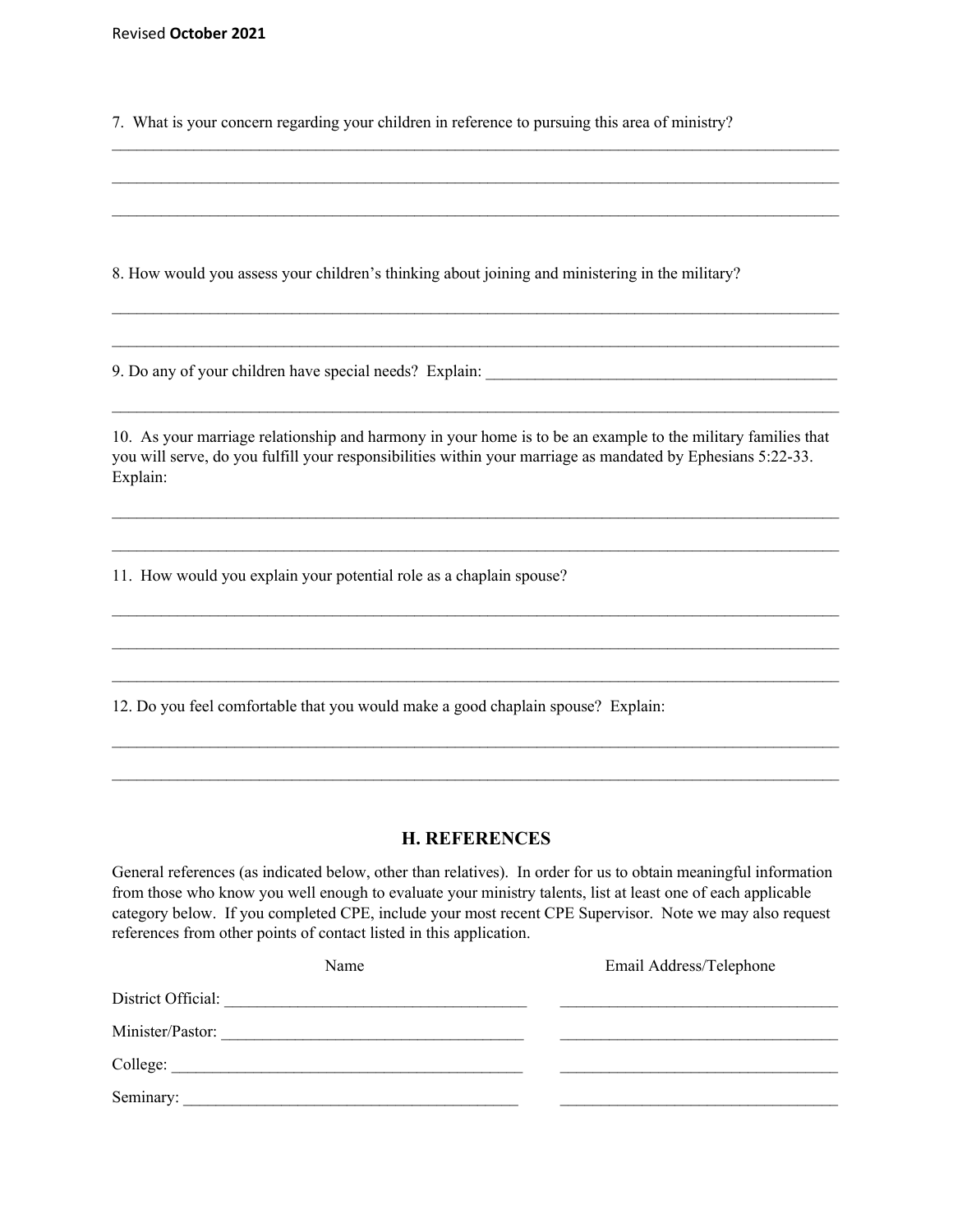| Other: |  |
|--------|--|
| Other: |  |
| Other: |  |
| CPE:   |  |

# **I. ADDITIONAL ATTACHMENTS**

- 1. Prepare a **Personal Testimony/Philosophy of Ministry Statement** and attach it with this application. Include a discussion on your philosophy of ministry that articulates your understanding of ministry, your calling to military chaplaincy ministry, steps you have taken to answer that call, and what you have done to acquaint yourself with the military chaplaincy ministry of your choice. Also, list the spiritual practices you use to maintain your faith and fuel your spiritual passion, and explain how you have balanced the concerns of those to whom you minister and your own needs.
- 2. Current Professional Quality Photograph (4x6 or 5x7). Digital photographs are also accepted.
- 3. Military Chaplain Candidate Program Responsibilities and Requirements Statement or Military Chaplain Endorsement Responsibilities and Requirements Statement *(whichever is applicable)*
- 4. Personal Testimony / Philosophy of Ministry Statement.
- 5. Don't forget to have official transcripts sent to The Department of Military Chaplaincy, UPCI, 36 Research Park Court, Weldon Spring, MO 63304.

*Key point.* If this application is returned by mail, please address it to: *The Department of Military Chaplaincy, UPCI* and mark the envelope *Personal and Confidential*.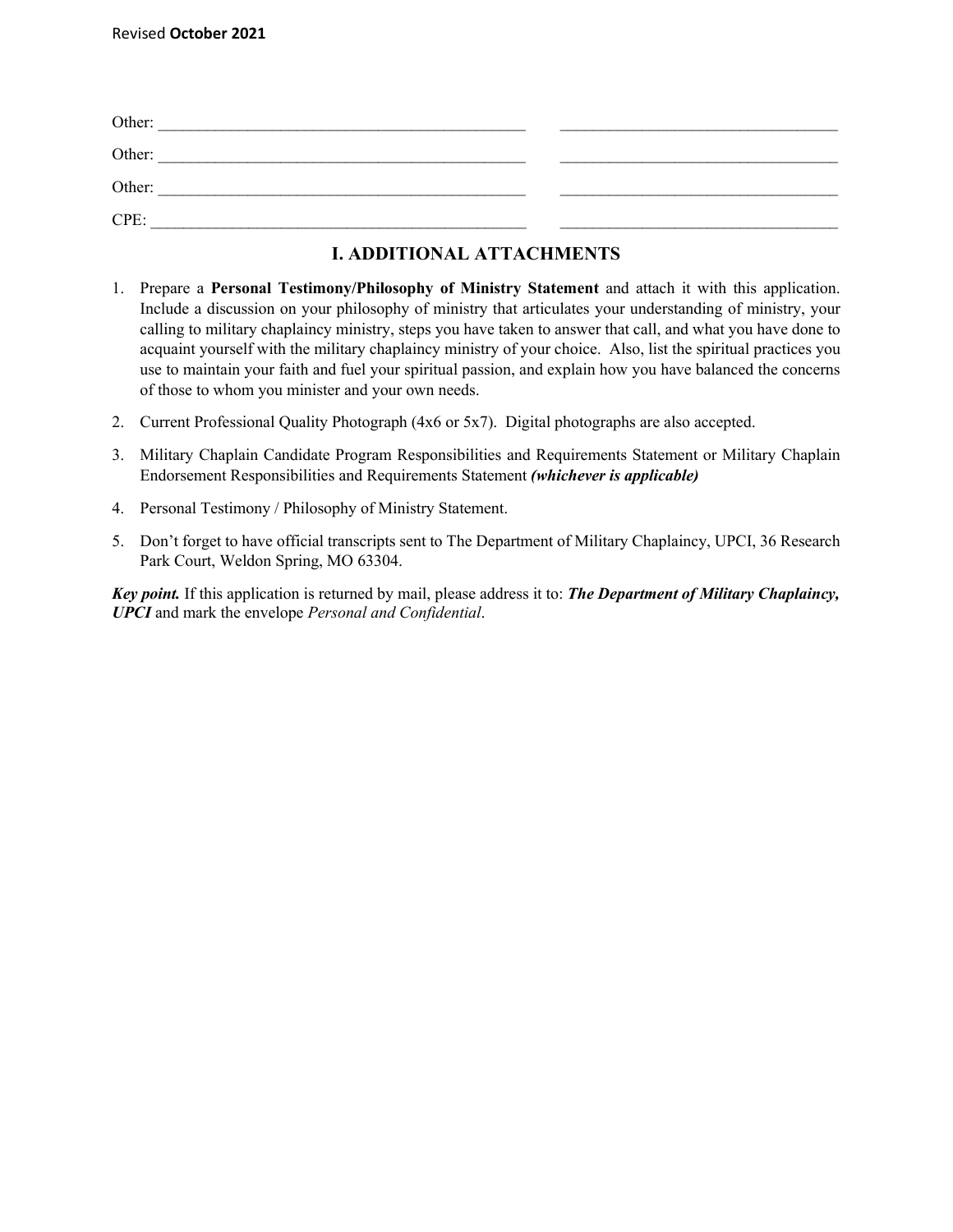## **APPLICANT'S STATEMENT – READ CAREFULLY!**

In consideration of the receipt and evaluation of this application by the Department of Military Chaplaincy, UPCI (DMCU), I agree and represent that:

- The information contained in this application is correct to the best of my knowledge. I understand and agree that providing false or misleading information on this application is grounds for my immediate dismissal if I am endorsed.
- I will provide the DMCU with immediate notice of any complaint of unethical conduct made against me in a civil, criminal, ecclesiastical, employment or another professional organization's forum. I will provide the DMCU, or designee, in a timely fashion the information they request regarding the investigation, adjudication, dismissal or settlement of such complaint. Failure to report or provide accurate, full truthful information constitutes a violation of this Code. A finding of unethical conduct in one of these forums may lead to discipline by the DMCU even if the event did not occur within the scope of the member's professional role as a chaplain or a situation over which the DMCU would have jurisdiction.

Should my application be accepted, I agree to be bound by the bylaws and policies of the DMCU and to refrain from any conduct in violation of the church's teachings.

• I understand and agree that nothing contained in this application for endorsement or in any preendorsement interview is intended to or shall create a contract between the DMCU and me for either employment or the providing of any benefit. I further understand that a criminal record check and a credit check may be conducted on me and I consent to any such check.

#### **I HAVE READ AND UNDERSTAND THE ABOVE PROVISIONS AND AGREE TO THEM. THIS IS A LEGAL DOCUMENT, AND I UNDERSTANT THAT I MAY CONSULT WITH AN ATTORNEY PRIOR TO SIGNING IT.**

| Date: | <b>Applicant Printed Name:</b>                                                |
|-------|-------------------------------------------------------------------------------|
|       | <b>Applicant Signature:</b><br>(Unsigned applications will not be considered) |
| Date: | <b>Spouse Printed Name:</b>                                                   |
|       | Spouse Signature:<br>(Unsigned applications will not be considered)           |